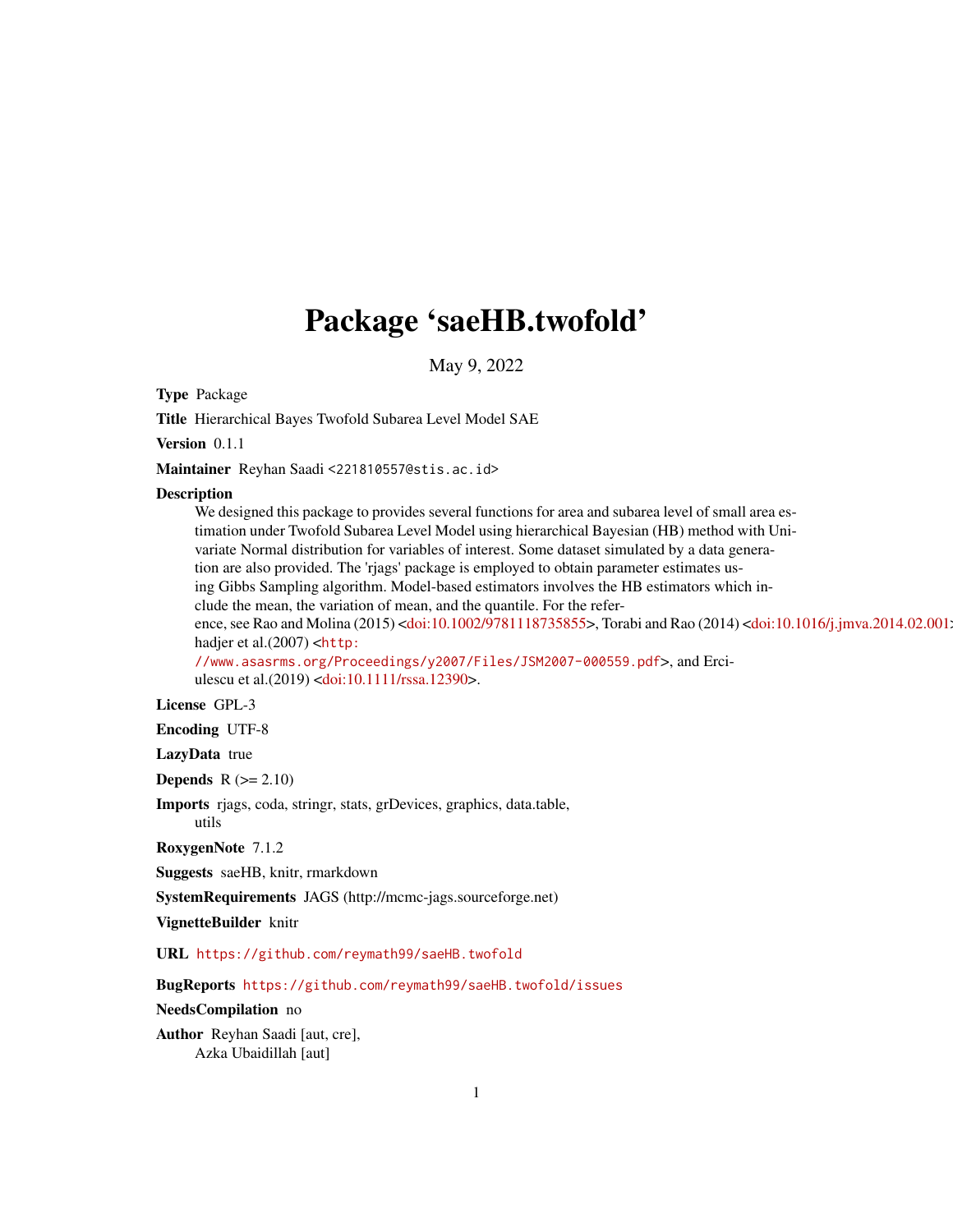Repository CRAN

Date/Publication 2022-05-09 12:20:02 UTC

## R topics documented:

| Index |  |  |  |  |  |  |  |  |  |  |  |  |  |  |  |  |  |  |
|-------|--|--|--|--|--|--|--|--|--|--|--|--|--|--|--|--|--|--|

<span id="page-1-1"></span>dataTwofold *Simulated dataset Under Two Fold Subarea level model with Normal distribution.*

#### Description

A dataset to simulate Small Area Estimation using Hierarchical Bayesian method under Two Fold Subarea level model with Normal distribution on variabel interest.

This data is generated by these following steps:

- 1. Generate sampling error  $e_{ij}$ , subarea random effect  $u_{ij}$ , area random effect  $v_i$ , auxiliary variabel  $x_{ij1}, x_{ij2}$ , and weight or proportions of unit  $w_{ij}$ 
	- Generate subarea random effect  $u_{ij} \sim N(0, 8)$
	- Generate area random effect  $v_i \sim N(0, 8)$
	- Generate auxilary variabel on subarea level  $x_{i1} \sim U(0, 1)$
	- Generate auxilary variabel on subarea level  $x_{ij2} \sim N(10, 1)$
	- Generate unit proportion on each subarea  $w_{ij} \sim U(10, 20)$
	- Generate sampling error  $e_{ij} \sim N(0, \sigma_e^2)$  where  $\sigma_e^2 \sim IG(1, 1)$  is a variance of direct estimator
	- Setting coefficient  $\beta_0 = \beta_1 = \beta_2 = 1$
	- Calculate target parameter  $\mu_{ij} = \beta_0 + \beta_1 x_{ij1} + \beta_2 x_{ij2} + v_i + u_{ij}$
	- Calculate direct estimator  $y_{ij} = \mu_{ij} + e_{ij}$
- 2. Auxiliary variables  $x_{ij1}, x_{ij2}$ , direct estimation  $(y_{ij})$ , vardir, and weight  $w_{ij}$  are combined in a dataframe called dataTwofold

#### Usage

dataTwofold

<span id="page-1-0"></span>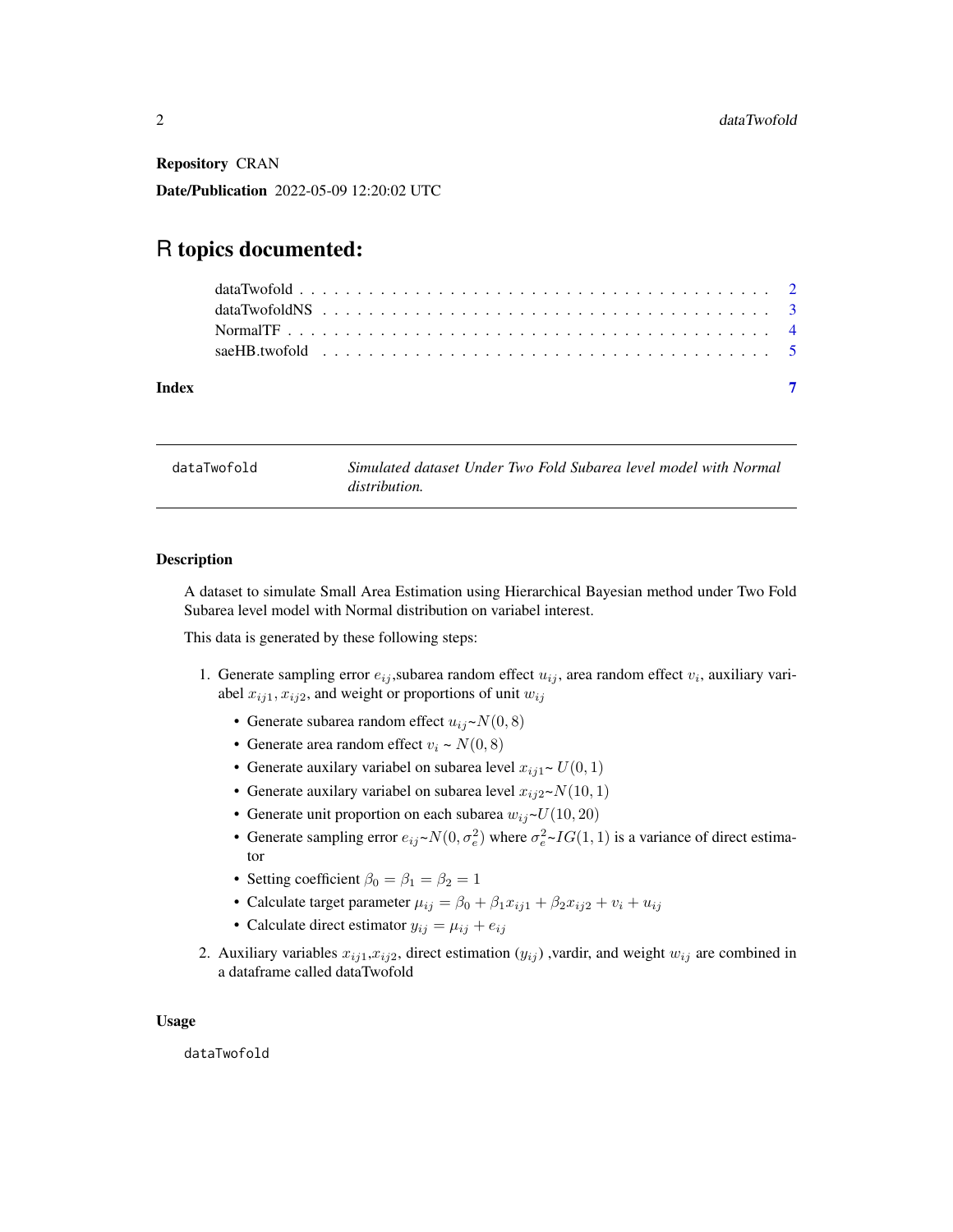#### <span id="page-2-0"></span>dataTwofoldNS 3

#### Format

A data frame with 90 rows and 6 columns:

**y** Direct estimation of subarea mean  $y_{ij}$ 

x1 Auxiliary variabel of  $x_{ij1}$ 

x2 Auxiliary variabel of  $x_{ij2}$ 

codearea Index that describes the code relating to warea for each subarea

w Unit proportion on each subarea or weight  $w_{ij}$ 

**vardir** Sampling variance of direct estimator  $y_{ij}$ 

dataTwofoldNS *Simulated dataset Under Two Fold Subarea level model with Normal distribution and Non-sampled subarea*

#### Description

- 1. A dataset to simulate Small Area Estimation using Hierarchical Bayesian method under Two Fold Subarea level model with Normal distribution and Non-sampled subarea
- 2. This data contains NA values that indicates no sampled at one or more Subareas. It uses the [dataTwofold](#page-1-1) with the direct estimates and the related variances in 10 subareas are missing.

#### Usage

dataTwofoldNS

#### Format

A data frame with 90 rows and 6 columns:

- **y** Direct estimation of subarea mean  $y_{ij}$
- x1 Auxiliary variabel of  $x_{ij1}$
- x2 Auxiliary variabel of  $x_{ij2}$

codearea Index that describes the code relating to area for each subarea

w Unit proportion on each subarea or weight  $w_{ij}$ 

**vardir** Sampling variance of direct estimator  $y_{ij}$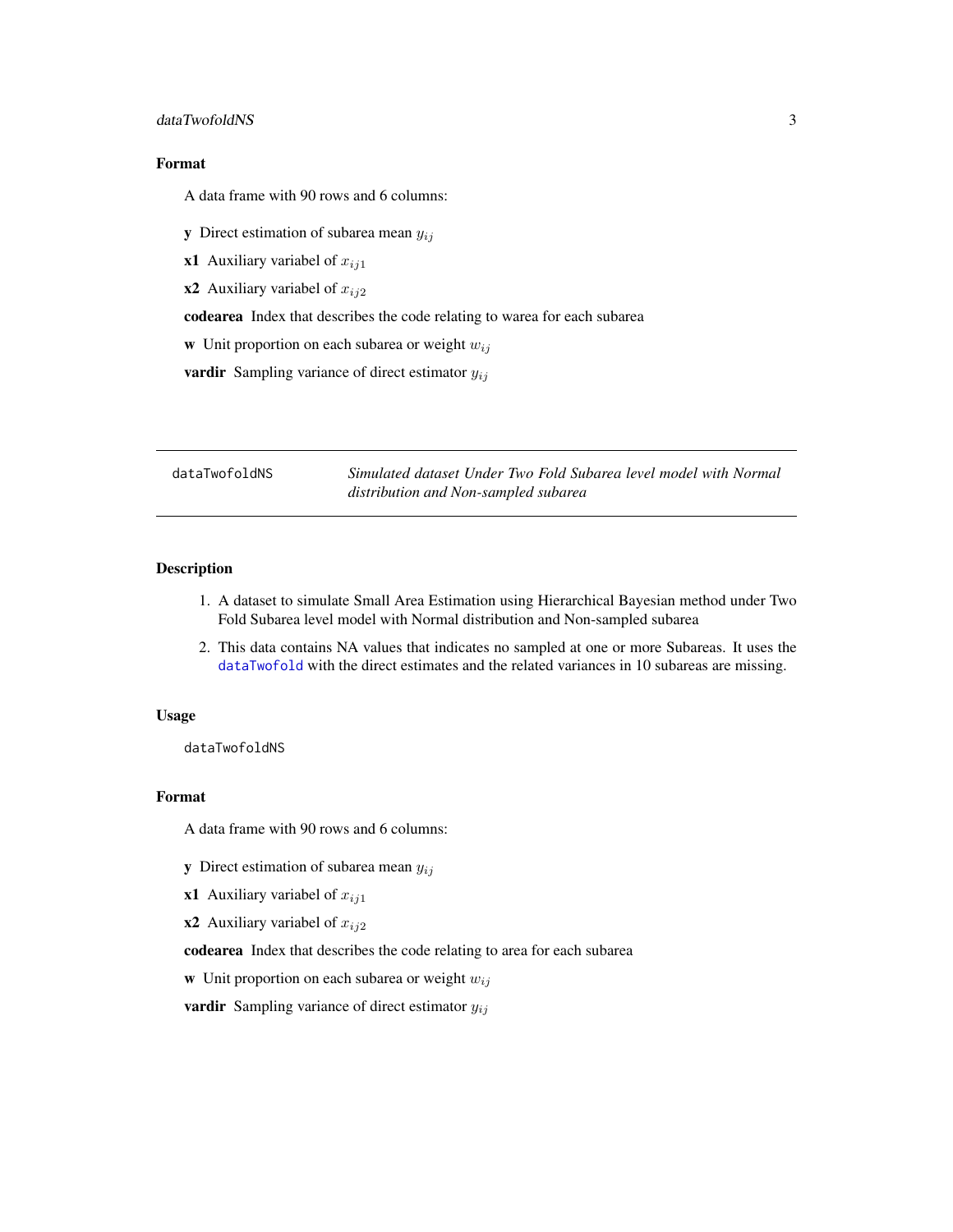<span id="page-3-1"></span><span id="page-3-0"></span>

#### Description

- $\bullet$  This function is implemented to variable of interest  $y$  that assumed to be a Normal Distribution. The range of data is  $-\infty < y < \infty$
- This function gives estimation of subarea and area means simultaneously under Twofold Subarea Level Small Area Estimation Model Using Hierarchical Bayesian Method with Normal distribution

#### Usage

```
NormalTF(
  formula,
  vardir,
  area,
  weight,
  iter.update = 3,
  iter.mcmc = 2000,thin = 1,
  burn.in = 1000,
  data,
  coef,
  var.coef
```
#### Arguments

 $\mathcal{L}$ 

| formula     | Formula that describe the fitted model                                                                                                                      |
|-------------|-------------------------------------------------------------------------------------------------------------------------------------------------------------|
| vardir      | Sampling variances of direct estimations on each subarea                                                                                                    |
| area        | Index that describes the code relating to area in each subarea. This should be<br>defined for aggregation to get area estimator. Index start from 1 until m |
| weight      | Vector contain proportion units or proportion of population on each subarea. $w_{ij}$                                                                       |
| iter.update | Number of updates perform in Gibbs Sampling with default 3                                                                                                  |
| iter.mcmc   | Number of total iteration per chain perform in Gibbs Sampling with default 2000                                                                             |
| thin        | Thinning rate perform in Gibbs Sampling and it must be a positive integer with<br>default 1                                                                 |
| burn.in     | Number of burn in period in Gibbs Sampling with default 1000                                                                                                |
| data        | The data frame                                                                                                                                              |
| coef        | Vector contains initial value for mean on coefficient's prior distribution or $\beta$ 's<br>prior distribution                                              |
| var.coef    | Vector contains Initial value for varians on coefficient's prior distribution or $\beta$ 's<br>prior distribution                                           |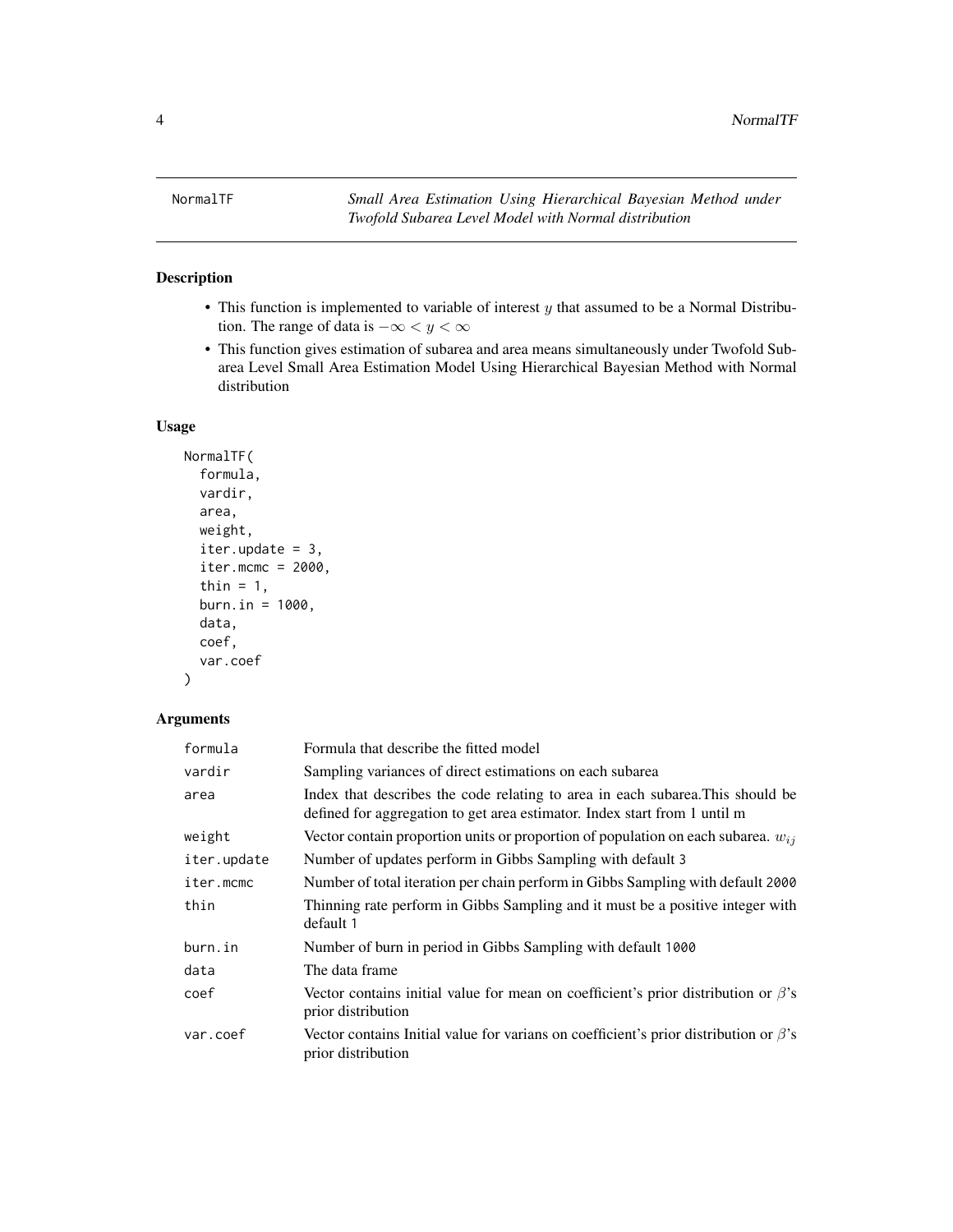#### <span id="page-4-0"></span>saeHB.twofold 5

#### Value

This function returns a list with following objects:

- Est sub A dataframe that contains the values, standar deviation, and quantile of Subarea mean Estimates using Twofold Subarea level model under Hierarchical Bayes method
- **Est area** A dataframe that contains the values, standar deviation, and quantile of Area mean Estimates using Twofold Subarea level model under Hierarchical Bayes method

**refVar** A dataframe that contains estimated subarea and area random effect variance  $(\sigma_u^2 \text{ and } \sigma_v^2)$ 

coefficient A dataframe that contains the estimated model coefficient  $\beta$ 

plot Trace, Density, Autocorrelation Function Plot of coefficient

#### Examples

```
##load dataset for data without any nonsampled subarea
data(dataTwofold)
#formula of fitted model
formula=y~x1+x2
#model fitting
mod=NormalTF(formula,vardir="vardir",area="codearea",weight="w",data=dataTwofold)
#estimate
mod$Est_sub #Subarea mean estimate
mod$Est_area #area mean estimate
mod$coefficient #coefficient estimate
mod$refVar #random effect subarea and area estimates
#Load Library 'coda' to execute the plot
#autocorr.plot(mod$plot[[3]]) is used to generate ACF Plot
#plot(mod$plot[[3]]) is used to generate Density and trace plot
##for dataset with nonsampled subarea use dataTwofoldNS
```
saeHB.twofold *saeHB.twofold : Small Area Estimation Under Twofold Subarea Level Model Using Hierarchical Bayesian Method*

#### **Description**

Provides several functions for area and subarea level of small area estimation under Twofold Subarea Level Model using hierarchical Bayesian (HB) method with Univariate Normal distribution for variables of interest. Some dataset simulated by a data generation are also provided. The 'rjags' package is employed to obtain parameter estimates using Gibbs Sampling algorithm. Model-based estimators involves the HB estimators which include the mean, the variation of mean, and the quantile. For the reference, see Rao and Molina (2015), Torabi (2014), Leyla Mohadjer et.al(2007)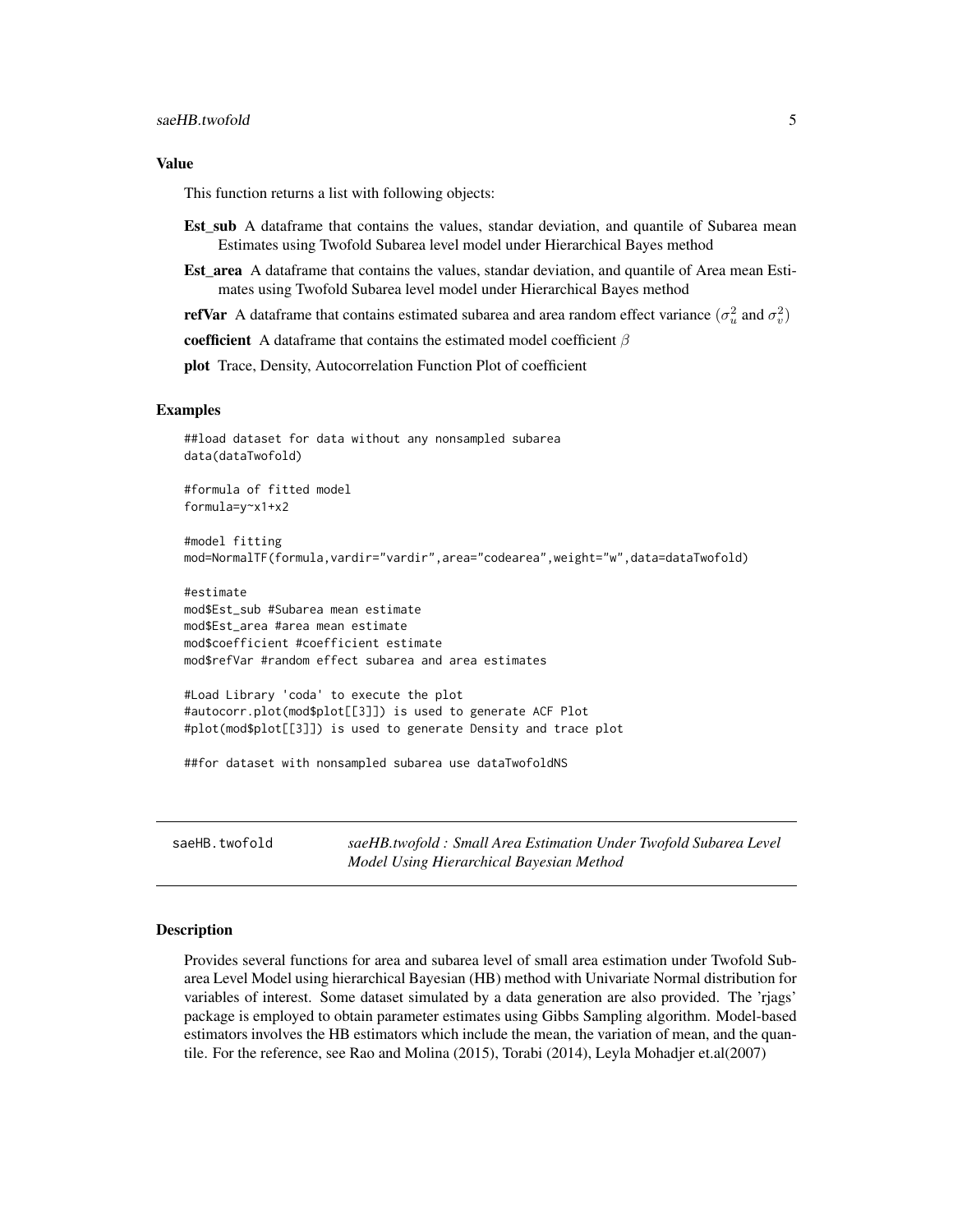#### <span id="page-5-0"></span>Author(s)

Reyhan Saadi, Azka Ubaidillah

Maintaner: Reyhan Saadi <221810557@stis.ac.id>

#### Functions

[NormalTF](#page-3-1) This function gives estimation of subarea and area means simultaneously under Twofold Subarea Small Area Estimation Model Using Hierarchical Bayesian Method with Normal distribution based on model in Torabi (2014) amd Erciulescu et al. (2018)

#### Reference

- Mohadjer, L.K., Rao, J.N., Liu, B., Krenzke, T., & Kerckhove, W.V. (2007). Hierarchical Bayes Small Area Estimates of Adult Literacy Using Unmatched Sampling and Linking Models.
- Torabi, M., & Rao, J.N. (2014). On small area estimation under a sub-area level model. J. Multivar. Anal., 127, 36-55. DOI:10.1016/j.jmva.2014.02.001
- Rao, J.N.K & Molina. (2015). Small Area Estimation 2nd Edition. New York: John Wiley and Sons, Inc. DOI:10.1002/9781118735855
- Erciulescu, A.L., Cruze, N.B. and Nandram, B. (2019), Model-based county level crop estimates incorporating auxiliary sources of information. J. R. Stat. Soc. A, 182: 283-303. DOI:10.1111/rssa.12390